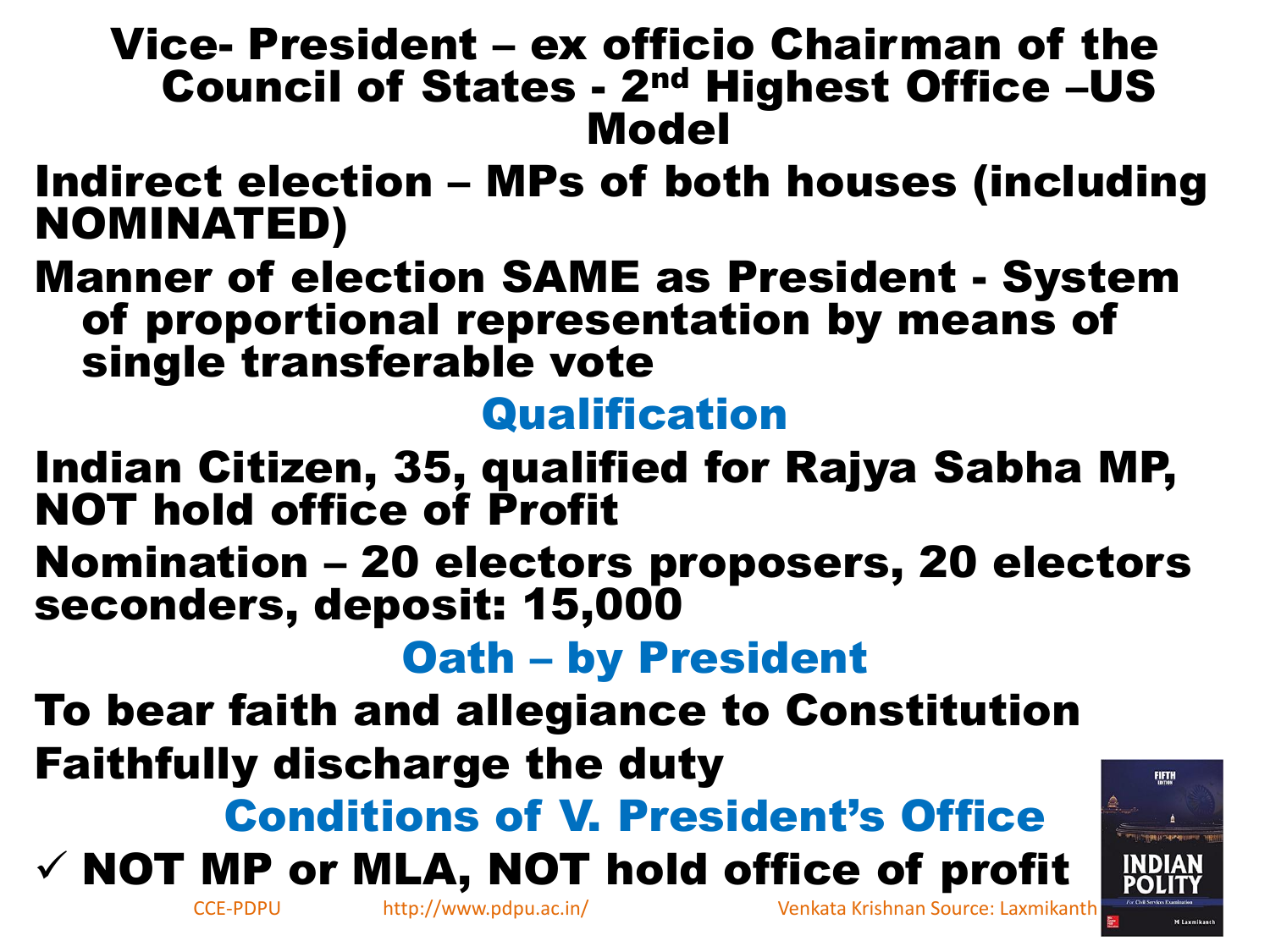#### Term

5 years, Resign – to President, NO Impeachment – Resolution Passed by Rajya Sabha with (all the then members of the Council and agreed to by the House of the People ) – No Ground for his Removal, Eligible for re-election, any number

Vacancy in Office

- On expiry of term election before expiry By Resignation
- On his removal
- By his death

Otherwise…disqualification/election declared void

### Election Disputes S. Court